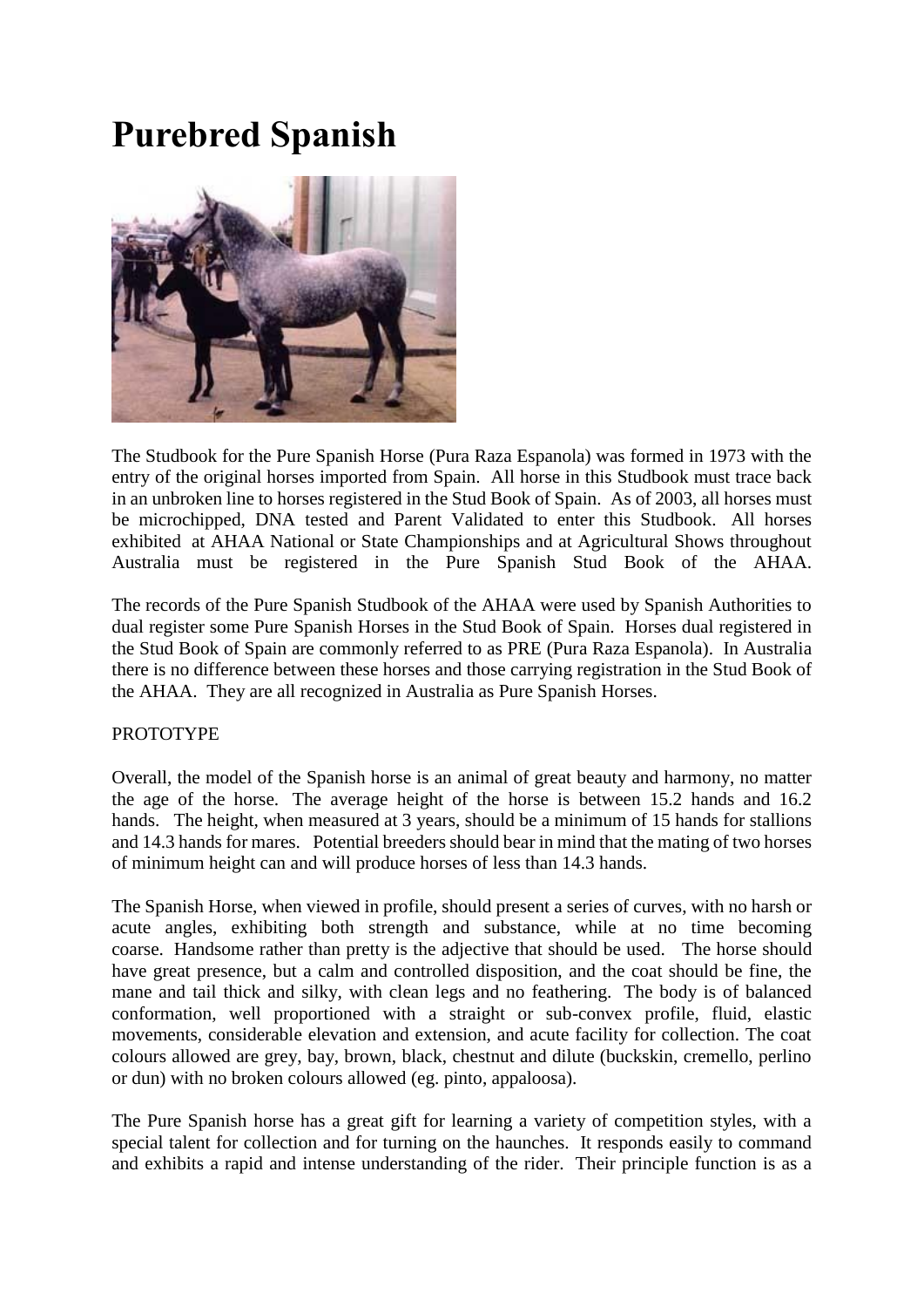riding horse, with great aptitude for High School performance, but they are excellent light harness horses, have a natural ability as stock horses, and a potential for show jumping where agility and a good leap are needed on tight courses.



The Head is of medium length, lean and rectangular, with a straight of sub-convex profile. The ears are of medium size, lively and flexible. The length of the ears has direct correlation to the length and convex nature of the head, (eg. smaller straighter profile medium; longer more convex profile larger) however too large, too small, or lop ears are undesirable. The forehead is of medium width and when in profile should be rounded or flat. The eyes are triangular or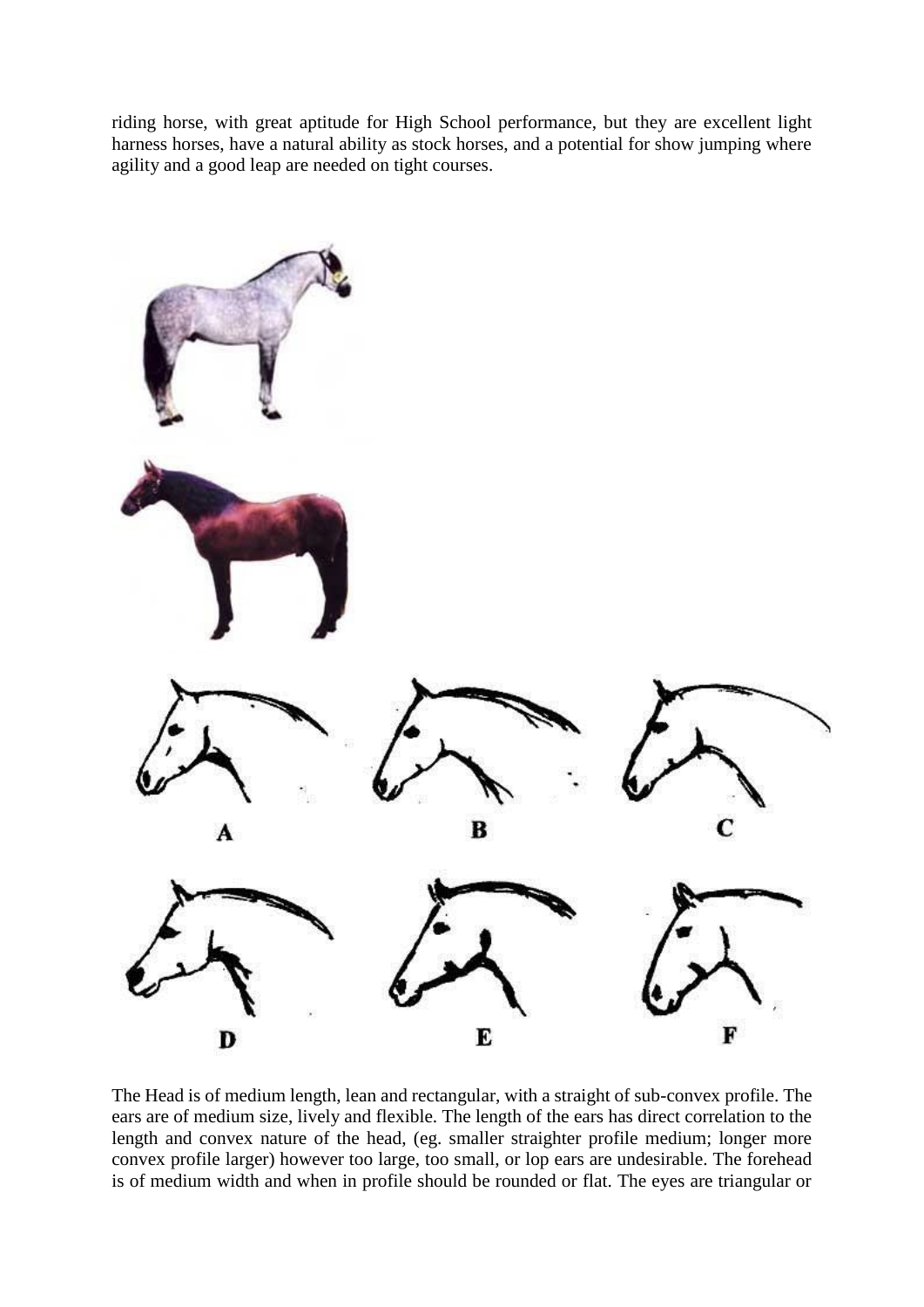almond shaped, with a subtle orbital arch which should not protrude in front of the forehead when in profile. The nose is smoothly curved outward  $\&$  down to a tapered muzzle, with nostrils that are long, comma shaped and not prominent. The cheeks are of medium size, lean, not fleshy or coarse, with the back edge being straight rather than rounded. The examples of profiles drawn above would be classified as follows:

A. An example of sub concave profile with slightly rounded forehead and nose. Inc orrect

B. Straight or convex profile, more convex would be acceptable, tapering to excellent muzzle. **Correct** 

C. The nose and muzzle are almost perfect but orbital arch protrudes in front of forehead. Marginal

D. Concave profile, large round nostrils, square muzzle, round cheek. Incorrect

E. Straight profile, but no tapering nose, small square muzzle, large round cheek. Incorrect

F. Convex profile but large fleshy muzzle, small mouth and coarse jaw line. Marginal



The neck of the Spanish horse is of medium length, describing a continuous curve on the upper edge the apex of that curve occurring in the middle of the neck. The lower edge of the neck should be either concave or straight, but never convex. The throat should be long, curving into the jaw rather than narrow and short, this making abrupt join with the head. The upper edge of the neck should be of greater length than the lower, and the neck must blend smoothly into the wither with no depression, known as hatchet stroke, and the lower edge should not be set too low, so it comes out of the chest at a clearly defined angle. The withers are wide and muscular and well defined, blending into a back that is well muscled, straight and uninterrupted. A sway back is a serious fault. The shoulders, as with any good riding horse, should be long and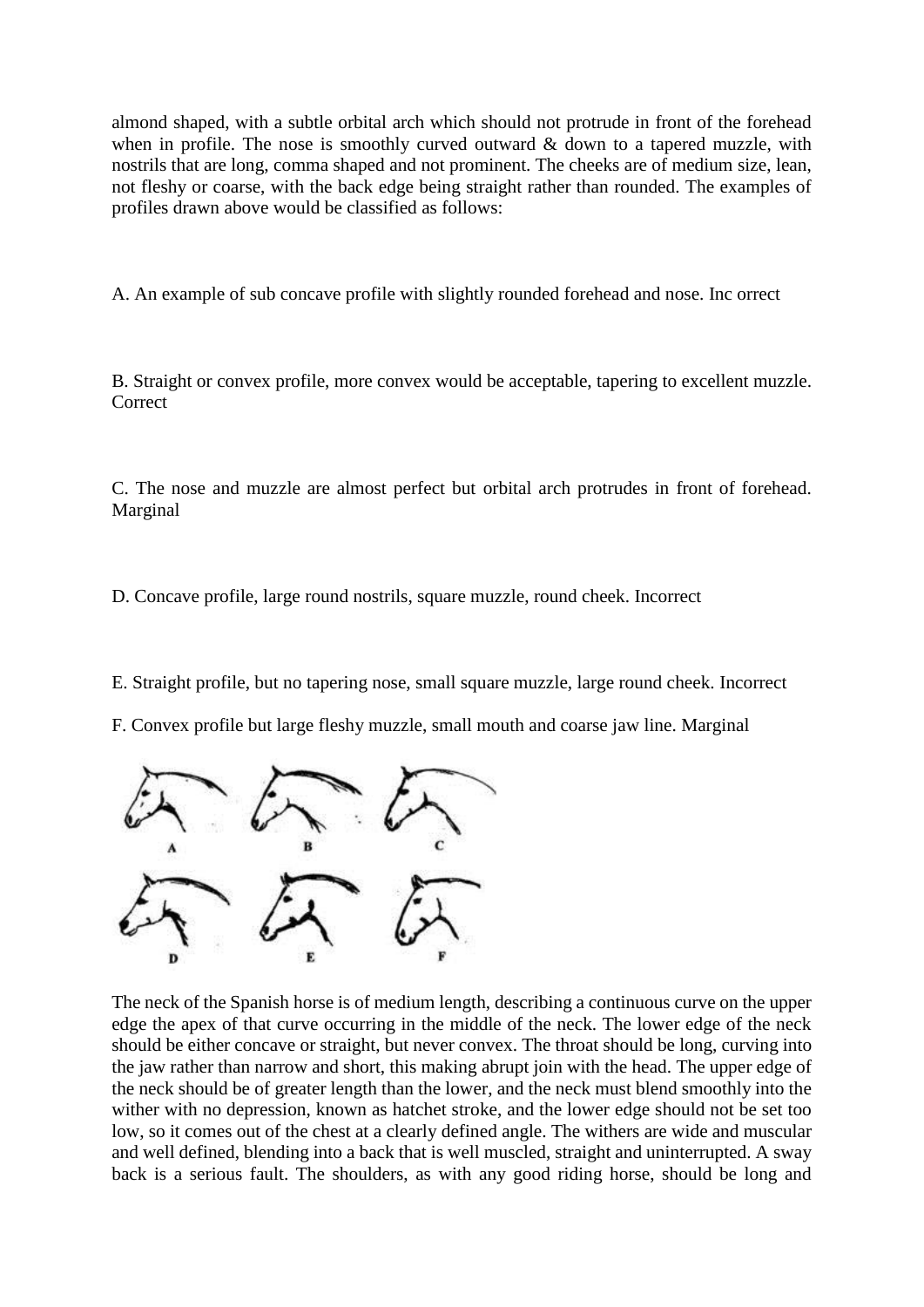sloping, and the angle can be determined when viewed from the side by drawing an imaginary line from the centre point of the wither to the point of the shoulder.

A. Good topline blending smoothly with wither, good throat, and concave lower line. Correct

B. Same as A but this with a straight lower line. Correct.

.

C. Swan or Ewe neck, convex lower line, large curve before wither. Incorrect.

D. Straight or pyramid neck with curve sharply occurring at poll, resulting in tight throat. Marginal.

E. Topline displaying hatchet stroke in front of wither, convex lower edge, tight throat. Incorrect.



The Spanish horse is substantial and robust, but not Mr Universe. The chest, when viewed from the front, should be broad with a decent width between the forelegs; the ribs well sprung and just visible on either side of the shoulders. The forelegs should be well developed with good bone, with all joints being dry and lean, not bulging or fleshy. The medium length pastern should have an angle of approx. 47 degrees. The hooves are dense, strong, with a slightly deeper heel than many breeds, and should never be broad and flat with weak heels. When viewed from the front, an imaginary line dropped from the point of the shoulder to the ground should dissect the leg into two equal halves. Similarly, when viewed from the side, a line should be dropped from the middle of the foreleg to the middle of the fetlock touching the ground just behind the heel.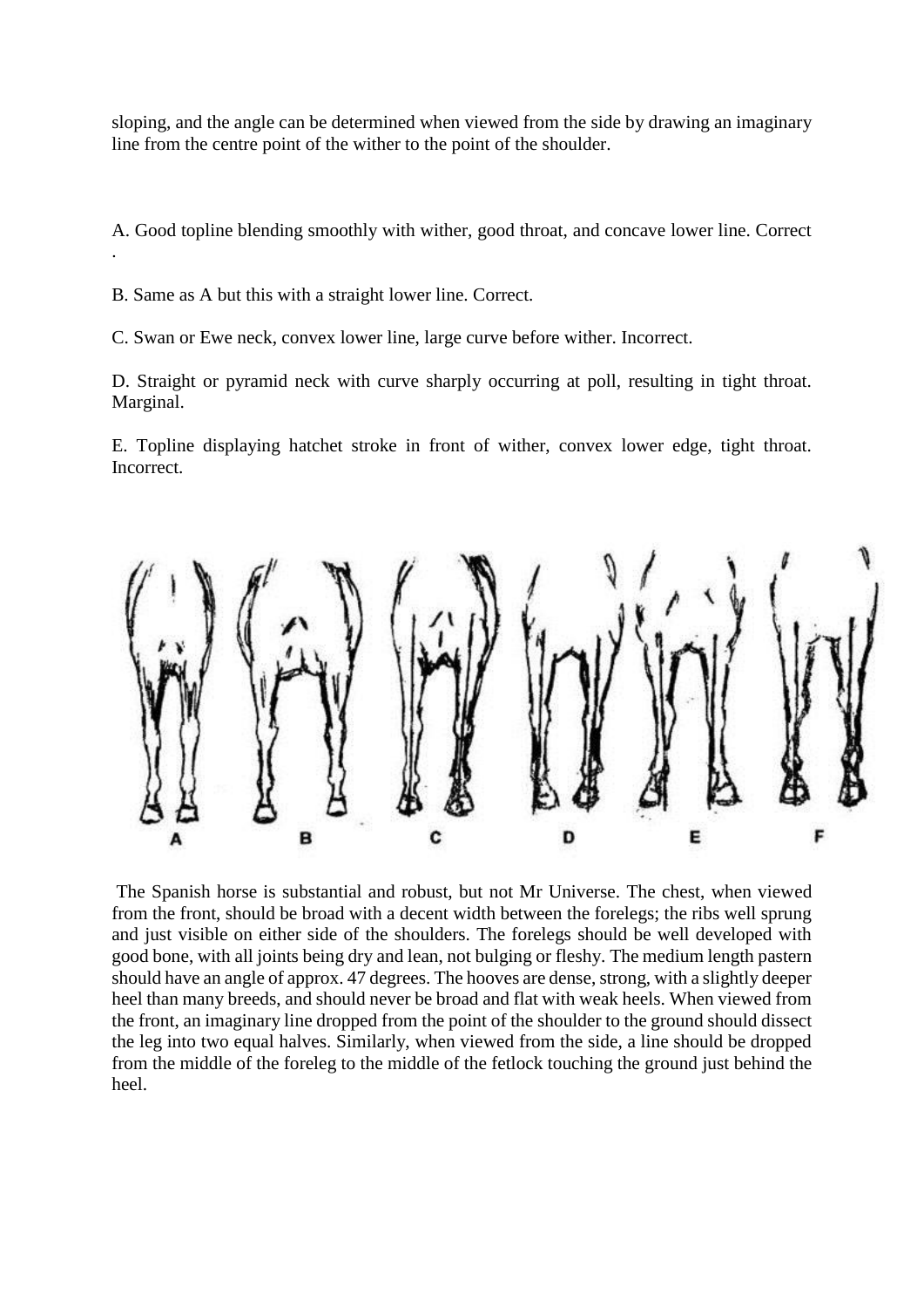G K ı

The drawn examples would be classified:

- A. Narrow chest and flat ribs
- B. Chest too wide and barrel ribs
- C. Correct chest, ribcage and legs
- D. Knees bowed and pigeon toed
- E. Knock kneed and toed out
- F. Offset cannon bones
- G. Line dissects knee, cannon & fetlock Correct
- H. Calf kneed
- I. Over at knee

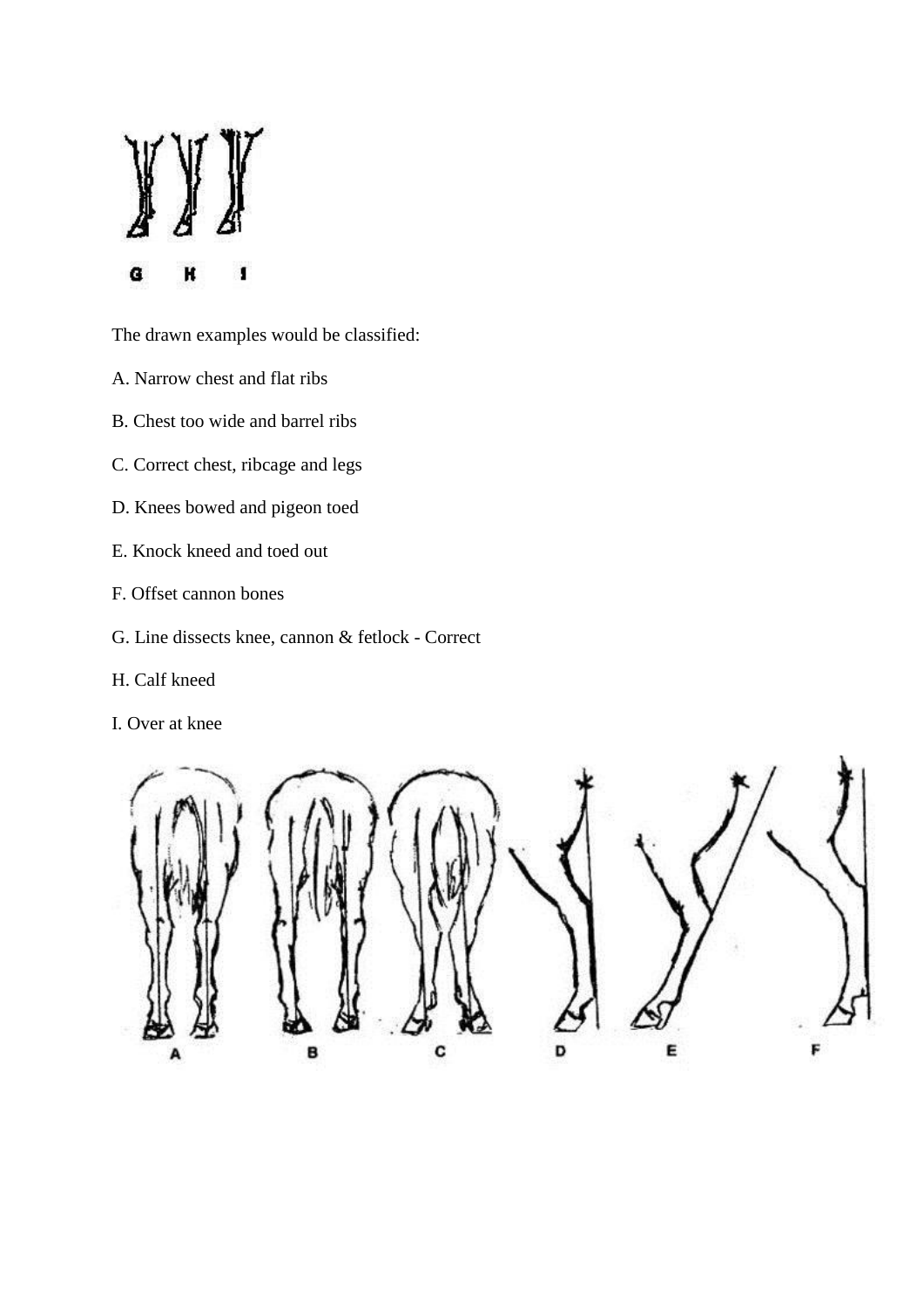

The buttocks are of medium length, gradually following the roundness marked by the croup. The thigh should be muscular, descending to a large gaskin, and then to a broad clean hock, set on at an angle of around 100 degrees. A straight hock is undesirable in the Spanish horse. The cannon bone, tendons and fetlock should be broad and clean and the pastern should have an angle of around 52 degrees. The hind hoof is less rounded and narrower than the front hoof. When viewed from behind an imaginary line is drawn from the point of the buttock dropping vertically to the ground. And then, from the side imagine a line continuing up from the back of the cannon bone towards t he buttocks.

The diagrams tell the story:

A. Correct line dissects hock, cannon, fetlock, and hoof.

B. Bow legged and toed in

C. Cow hocked.

D. Correct line clearly meets point of buttock. (G & H are also correct The horse can be standing under himself or stretched out the line still meets the point of the buttock)

E. Sickle hocked will lack strength and extensions may suffer

F. Camped out will find it difficult to bring the hind leg under the body for true collection.

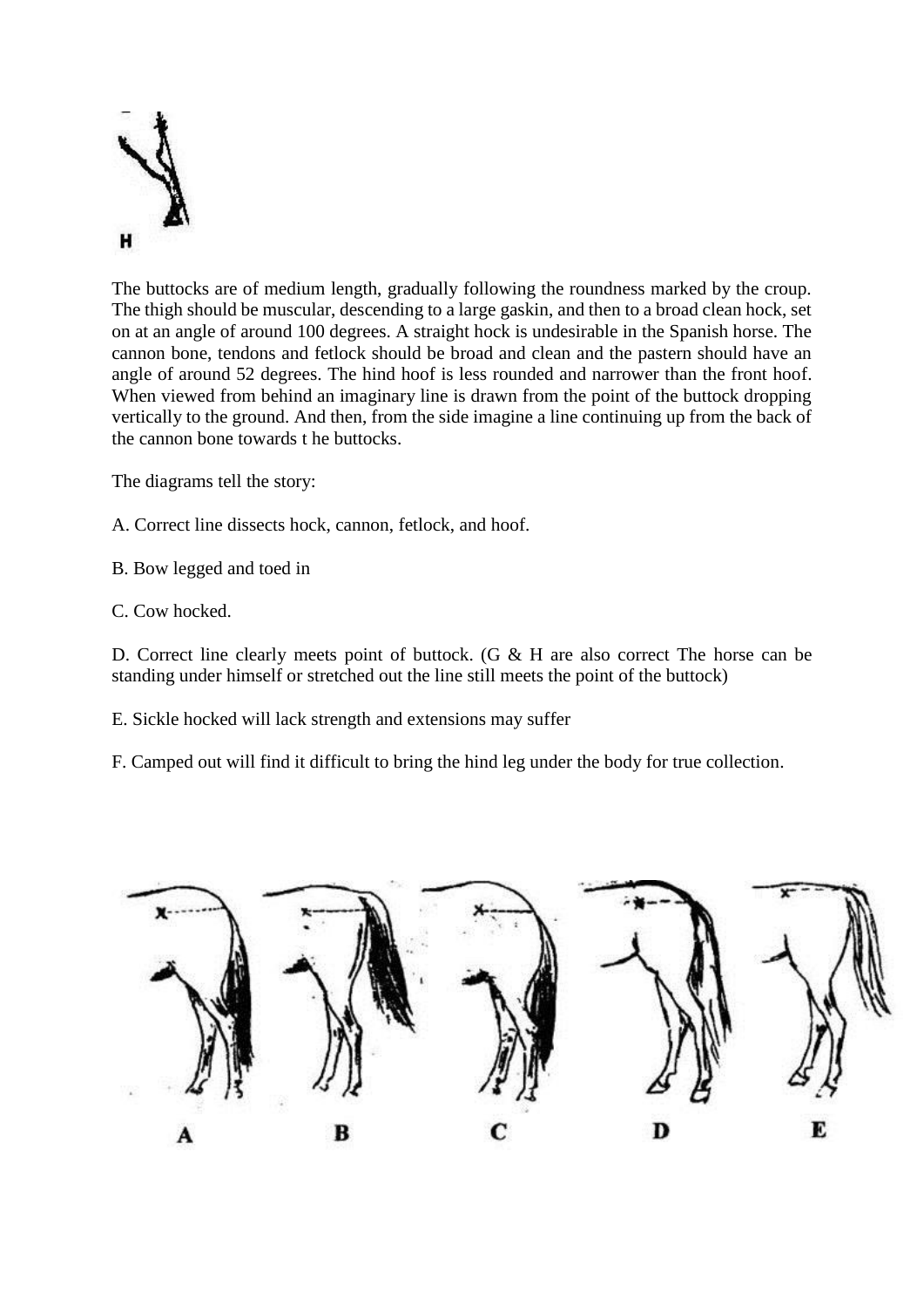The hindquarter of the Spanish horse is probably the most important aspect of this breed. Coming out of a straight back the loin should be short, wide and well muscled, either horizontal or slightly arched and join in a smooth curved line to the croup. The croup is of moderate size, long and wide, but slightly longer than it is wide. The whole progression from back to tail should be of a continuous smooth line, with no projections, lumps or bumps. The tail begins about midway on the slope of the croup (commencing at the same height as the hip bone) and remains close to the body, sloping with the angle of the croup. The hip is set quite low in regard to the spine, and it is this that is the secret of the horses ability to lower his quarters and lift his forehand with the ease he does. The impression given from all angles should be a series of uninterrupted curves.

A. Correct hip set low & directly in line with tail set. Smooth line from back to tail no bumps.

B. Tail set too high will reduce horses ability to lower.

C. Tail set too low and the croup is too sloping. This may give the illusion that the horse is lowering, but the relationship between hip, pelvic girdle and stifle is unchanged, so it may restrict movement.

D. Hip & tail setting about right, but the length from the flank to the point of the buttock is too short, which will result in a lack of power, and will compromise the ability to lower.

E. Flat croup,  $\&$  though the hip  $\&$  tail are set on the same line the setting is far to high serious defect.

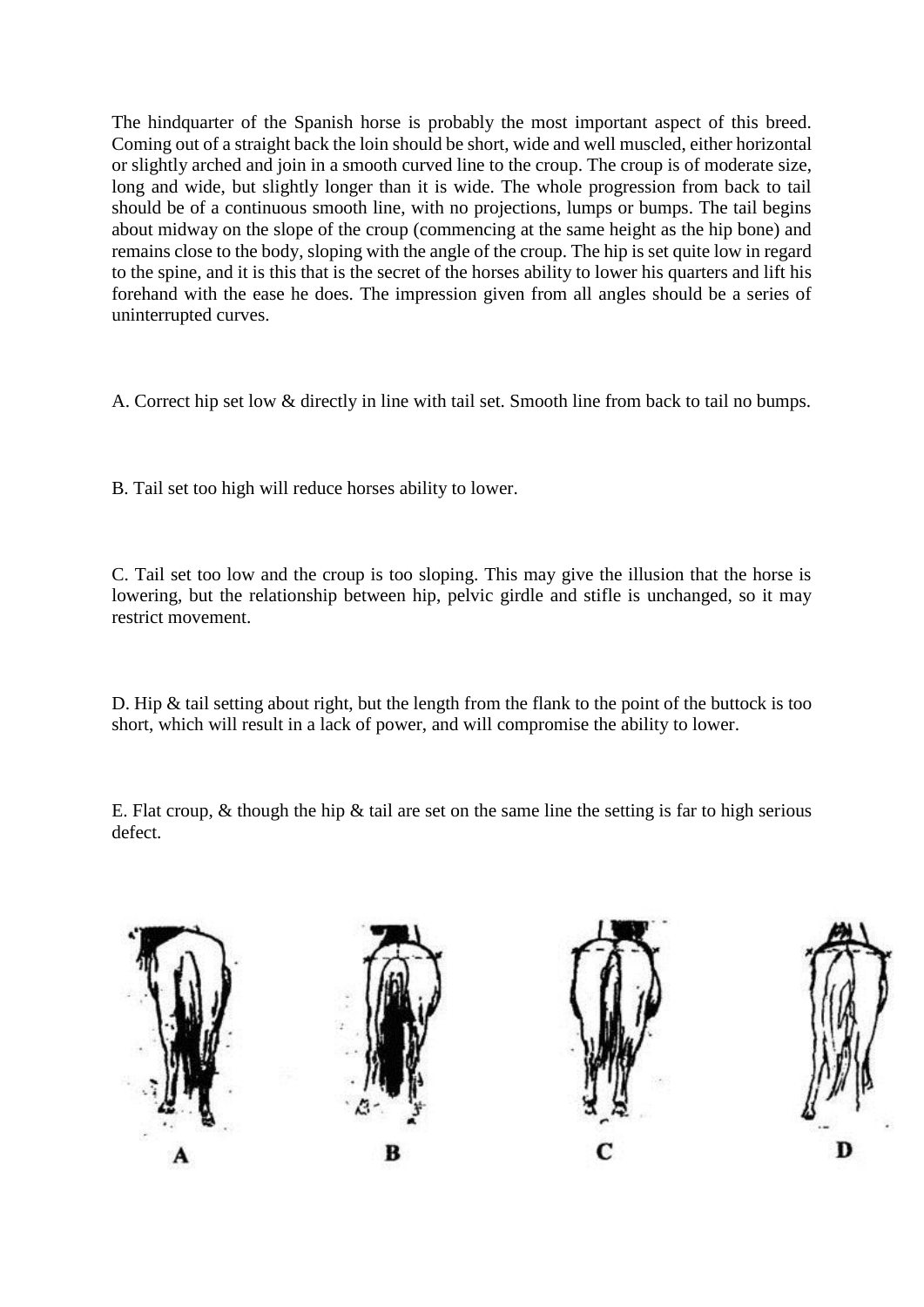When viewed from behind the hindquarters should again be a continuous curve with no bumps or angular lines. Concave lines from backbone to hipbone denote weakness, and as indicated by the dotted lines in the above drawings, the relationship of the low set hip and tail to spine is clear. A split croup is another defect, because whilst giving the impression of a low set hip from the side (because of the mound of flesh sitting above it) it can be seen quite clearly as a high set hip and tail in relation to the spine. The deeper the split in the croup, the greater the defect.

A. Weak, mule hips concave lines from spine to hip

B. Correct continuous round line from one hip to another good low hip and tail setting both in line.

C. Split Croup not a Spanish characteristic - hip & tail set to high in relation to spine.

D. Hip and tail set too high - in fact, the same setting as for C, but the split croup appears to be lower, and certainly would from the side. Both C and D could be acceptable hindquarters for many breeds, but are not correct for a Spanish horse.



The movement of Spanish horse is very specific and for purposes here is being divided into front and hind, however when viewed as a whole they should never appear disconnected or disjointed. The horse should give the impression of moving uphill and forward, with the foreleg rising with bent knee to an almost horizontal position. The lower part of the limb then swinging forward with good extension, descending to the ground in an arc, with the toe pointing downwards and landing toe first, never the heel. The movement should be straight with no deviation either inwards or outwards. However, equal weighting should be given to elevation, extension and straightness. A horse that moves with great elevation and extension should be very highly marked, but a horse that sweeps the leg through with little or no knee bend, even with good extension and straight action should be heavily penalised. This is not Spanish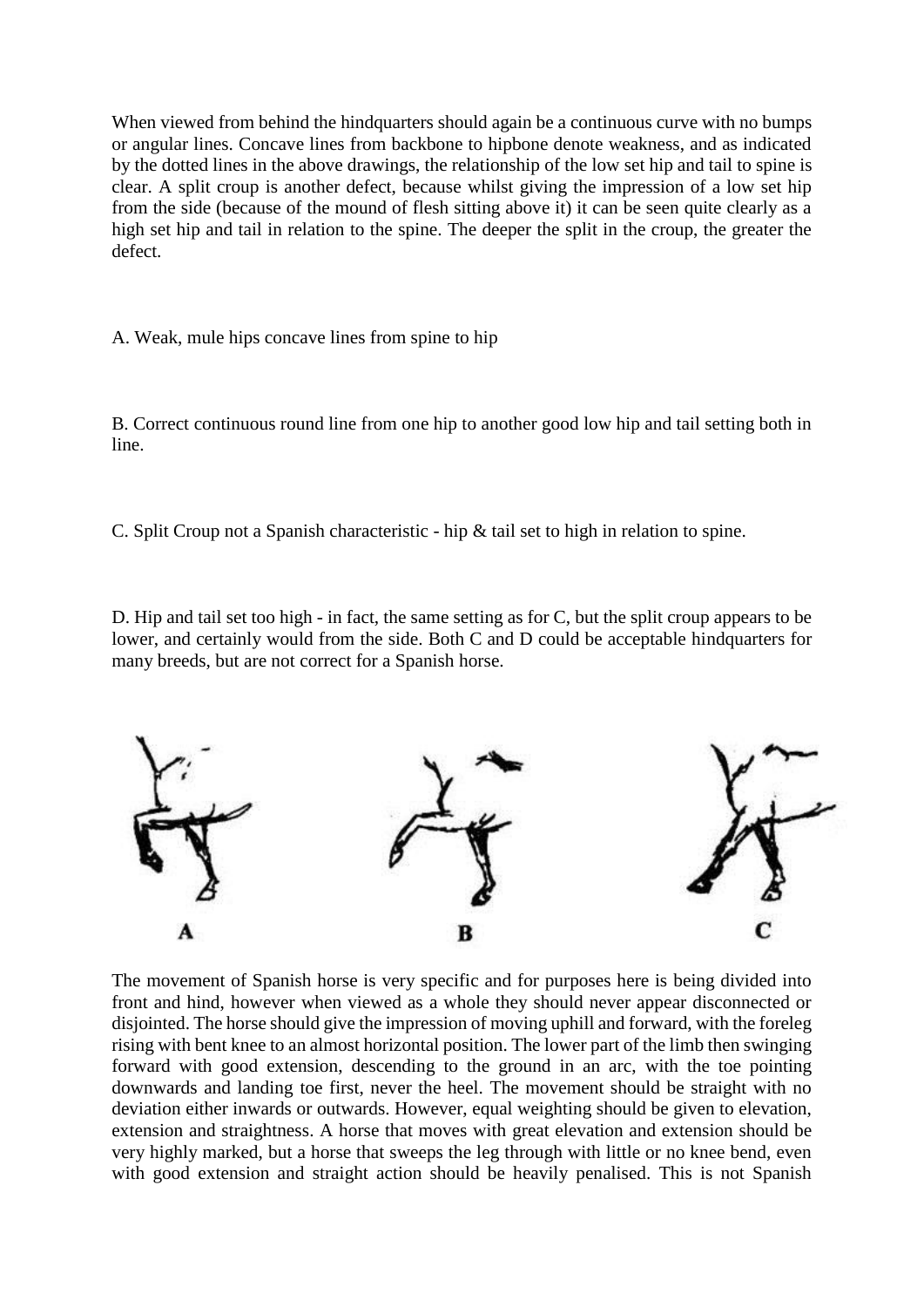movement. A horse that has very high knee action but no extension, resulting in a choppy action, should also be penalised, as this flashy action quite often results in stilted action in canter. This action is quite often seen in specialised harness breeds. The Diagrams above are:

A. Good elevation but the position of the other foreleg suggests that it has reached the limit of it s extension, and is about to descend vertically to the ground.

B. Good elevation and extension and is descending with the toe first if the movement is straight it is excellent.

C. Incorrect leg sweeping through with little or no knee bend, with the foot about to land heel first.



The hind leg is often said to have a good hock action, and this is a very misleading statement. The hock should actually stay quite low when the foot leaves the ground, the bend in the hock joint coming when the cannon bone lifts, and reaches forward under the body, again landing toe first, taking the weight of the body and moving it forward. What is quite often thought to be a good hock action is where the horse actually bends the stifle joint to lift the hock up and back. The stifle joint is a relatively fixed joint in that it has limited motion up or down, and can only be rotated in conjunction with the ilium, ischium and the femur, from which the fibula swings like a pendulum. A horse with this action will have to either bring the foot to ground at a point not much further forward than the stifle, with all the movement happening out the back ; or physically raise his hindquarters to allow the leg to pass underneath his body, effectively moving on to the forehand. Neither result has any place in the movement of the Spanish Horse. The diagrams above are:

D. Correct movement - hock swinging forward and lower limb reaching forward under the body.